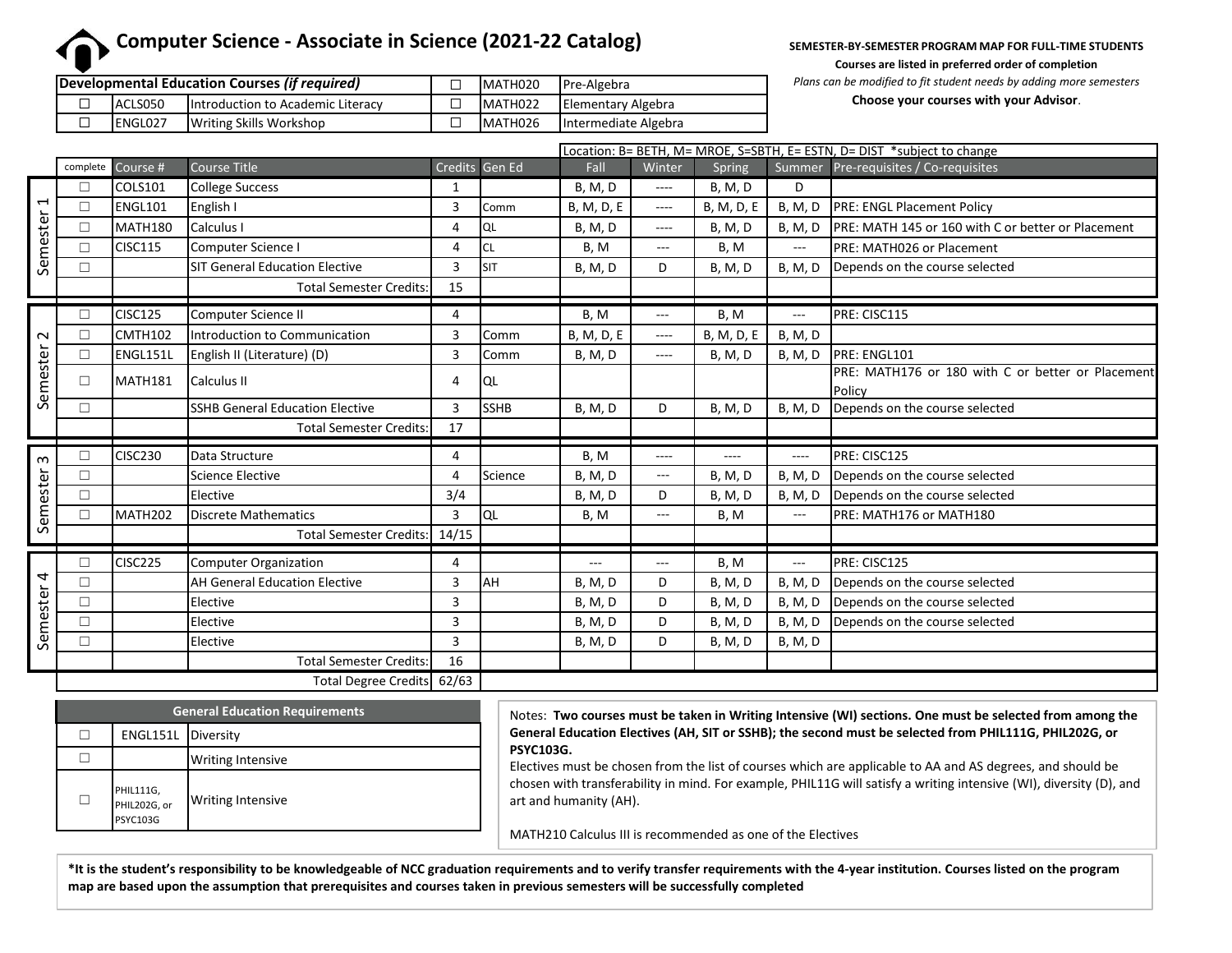HUMA 121 The American Work Experience (G-WI) BIOS 110 In Your Genes: Intro to Mod Genetics HUMA 150 Nature of the Environment BIOS 126 Environmental Science

Arts & Humanities (AH) Societies & Institutions Over Time (SIT) Electives for A.A. & A.S. Degrees Writing Intensive Gen Ed Courses (WI) ARTA 100 Art and Visual Thinking CMTH 221 History of Broadcasting CMTH 221 History of Broadcasting Accounting – only ACCT 100, 101, 151, 201, 202, 251 BIOS105G Contemporary Biology ARTA 101 Art History Survey Survey GEOG 101 World Geography Architecture – only ARCH 100 CMTH 211G Plays: Classical to Cont CMTH 110 Introduction to the Theatre GEOG 151 Geography of the U.S. and Canada (G-WI) Art – only ARTA 101, 111, 162, 291, 292, 293 ENGL 201G British Literature I CMTH 111 Acting I GLBL 130 Intro to Global Studies Biological Science – all BIOS except 281, 282, 283 CMTH 115 Technical Theatre GLBL 160 Field Experience & Acad Research in GS Business – only BUSA 101, 115, 152, 201, 202, 205, 232, 272 ENGL 205G American Literature I CMTH 117 Stagecraft Chemistry – Chemistry – only CHEM 105, 120, 135, 220, 225, 251, CHEM 105, 120, 135, 220, 225, 251, CMTH 126 The Communication Arts **HIST 103 Ancient and Medieval History** 260, 291, 292, 293, 294 260, 291, 292, 293, 294 ENGL 215G Multicultural Adolescent Literature CMTH 189 Stage Voice and Movement College and Movement College Latin American History I (G-WI) College Success: COLS101, 120 College Success: COLS101, 120 College Success: COLS101, 120 College Success: COLS101, 120 College CMTH 190 Stage Production **ENGL 251G British Literature II** HIST 121 The Black Experience (G-WI) Communications – all CMTH except 180, 182, 185, 240, 252 **ENGL 251G British Literature II** CMTH 206 Directing COME COMPUTER COMPUTER HIST 123 African Civilization Computer/Information Science – only CISC 101, 104, CMTH 211 Plays: Classical to Contemp. (G-WI) HIST 140 Modern Chinese History 115, 125, 225, 230, 270 ENGL 256G Modern Poetry CMTH 212 Acting II **HIST 153 Found of Mod Euro History, 1300-1815 (G-WI)** Counseling – only COUN 100, 291, 292, 293 CMTH 218 Theatre Portfolio HIST 163 American History II Dance – all DANC ENGL 260G Contemporary Literature CMTH 220 Introduction to Film HIST 165 The American Experience of Warfare (G-WI) Economics – ECON201, 251G ENGL 264G Irish Literature CMTH235 Understanding Culture Through Fiilm HIST 166 Civil War and Reconstruction (G-WI) Education – all EDUC except 105 ENGL 265G African-American Literature DANC 101 Dance History **Engineering – Only Engineering – only ENGG 100, 191, 192, 193, 194,** GEOG 121G Environmental Sustainability DANC 110 Ballet I **Example 201, 201, 201, 251, 252** 201, 251, 252 202, 252 202, 252 GEOG 151G Geography of the US & Canada DANC 120 Modern Dance I INST 183 Modern American History 1945-Present English – all ENGL HIST 113G American History I DANC 130 Jazz I HIST 210 History of Mod Science, 1859 to Present Geography – all GEOG HIST 121G The Black Experience DANC 210 Ballet II HIST 211 History of Pennsylvania Global Studies - GLBL130, 160, 230 HIST 153G Found of Mod Euro Hist (1300-1815) DANC 220 Modern Dance II INTS 201 Implementing Sustainable Energy System... Health – only HEAL 150 HIST 165G The American Experience of Warfare DANC 230 Jazz II INTS 2006 History – all HIST 166G Civil War and Reconstruction ENGL 201 British Literature I (G-WI) **POLS 101** Introduction to Political Science **Hospitality – only HOSP 101** HIST 168G History of the Middle East ENGL 203 Shakespeare (G-WI) **POLS 105 American Constitutional Law (G-WI)** Humanities – all HUMA **Humanities – all HUMA** HIST 173G Mod Euro History, 1815 to Present ENGL 205 American Literature I (G-WI) POLS 110 American National Government (G-WI) Interdisciplinary Studies – INTS 101, 202, 250 HUMA 121G The American Work Experience ENGL 211 Plays: Classical to Contemp. (G-WI) POLS 150 Peace Studies & Conflict Resolution (Study Abroad) Journalism – only JOUR 104 HUMA 140G Intro to Women & Gender Studies ENGL 215 Multicultural Adolescent Lit (G-WI) POLS 170 Politics of Modern Turkey (Study Abroad) Mathematics – only MATH 120, 140, 145, 150, 160, 165, HUMA250G Research Methods in the Social Sciences ENGL 250 Latin American Literature (G-WI) **POLS 202 International Relations** 175, 176, 180, 181, 191-194, 202, 210, 211 PHIL 111G On Death and Dying ENGL 251 British Literature II (G-WI) **POLS 205 Women and Politics (G-WI)** Modern Language – all MDLA PHIL 202G Ethics and Moral Problems ENGL 253 Creative Writing entertainment and Local Government (G-WI) Music – all MUSC POLS 105G American Constitutional Law ENGL 255 American Literature II (G-WI) SOCA 102 Cultural Anthropology (G-WI) Nutrition- NUTR105 POLS 110G American National Government ENGL 256 Modern Poetry (G-WI) SOCA 105 American Ethnicity Philosophy – all PHIL POLS 205G Women and Politics ENGL 257 20th Century Lit by Women (G-WI) SOCA 160 Issues in Contemp.Genocide & Mass Violence Physical Education – any PHED courses up to a max POLS 251G State and Local Government ENGL258 Fiction Writing **ENGL258 Fiction Writing State of two credits** PSYC 103G Introduction to Psychology ENGL 260 Contemporary Literature (G-WI) Science (SCI) Physics – all PHYS PSYC 258G Developmental Psychology ENGL 264 Irish Literature (G-WI) BIOS 104 Field Ecology Bolitical Science – all POLS Social Anthropology Bolitical Science – all POLS Social Anthropology

HUMA 140 Intro to Women & Gender Studies (G-WI) BIOS 115 Essentials of Biology Special Education – SPED 160 Scientific Study of Human Behavior (SSHB) Special Education – SPED 160 Scientific Study of Human Behavior (SSHB) HUMA210 Creativity and the Origin of Ideas **BIOS 150 Biology II BIOS 150 Biology II Recommended Elective: MATH210 Calculus III FIOST110 Food and Identity** JOUR 101 Journalism and Society BIOS 160 Human Biology GEOG 121 Environmental Sustainability (G-WI) Modern Language - All MDLA Courses **Exercise All MOS 180 Introduction to Forensic Science** GEOG 140 Investigating Climate Change ) MUSC 101 Introduction to Music **BIOS 202** Microbiology for Allied Health GEOG 271 Intro to Geographic Info Systems PHIL 111 On Death and Dying (G-WI) **BIOS 204 Human Anatomy and Physiology I** HUMA 250 Research Methods in Social Sciences (G-WI) PHIL 121 World Religions **Example 2012 12: A SIDS 206 General Ecology INTS 250 Study Abroad** INTS 250 Study Abroad PHIL 201 Introduction to Philosophy **CHEM 105 Chemistry in Contemporary Society** PSYC 103 Introduction to Psychology (G-WI) PHIL 202 Ethics and Moral Problems (G-WI) CHEM 120 General Chemistry I PSYC 205 Research Methods and Moral PSYC 205 Research Methods PHIL 204 Asian Philosophies examples and the CHEM 135 Chemistry of Life PSYC 230 Introduction to Health Psychology PHIL 211 Ancient Philosophy **CHIL Ancient Philosophy** PSYC 235 Dev Child Psychopathology **PSYC 235 Dev Child Psychopathology** PHIL 215 Modern Philosophy **GEOG 210** Weather and Climate **CHOCAL CONSUMERTIES AND RESERVENT OF A SET OF A SET OF A SET OF A SET OF A SET OF A SET OF A SET OF A SET OF A SET OF A SET OF A SET OF A SET OF A SET OF A SET OF** PHIL220 Existentialism example and the state of the GEOL 201 Physical Geology example and the state of the state of the SYC 255 Abnormal Psychology PHIL 225 What is Freedom? **PHYS 101 PHYS 101 Physics I** PHYS 101 Physics I PHYS 101 Physics I PHYS 101 Physics I PSYC 258 Developmental Psychology (G-WI) PHYS151 Physics II Physics II Provided a set of the Sex and Gender Allen Sex and Gender Allen Sex and Gender Allen Sex and Gender Allen Sex and Gender Allen Sex and Gender Allen Sex and Gender Allen Sex and Gender Allen Se PHYS 152 Physical Science II Sociology (G-WI) Sociology (G-WI) Sociology (G-WI) Sociology (G-WI) PHYS 215 Physics for Science and Engineering I (Recommneded) SOCA 125 Sociology of Families (G-WI) PHYS 225 Physics for Science and Engineering II SOCA 210 Sociology of Gender

ENGL 265 African-American Literature (G-WI) **BIOS 105 Contemporary Biology (G-WI)** Publishing- 101, 102 SOCA 103G Principles of Sociology (G-WI) ENGL 267 Poetry Writing COCA 125G Sociology of Families<br>HUMA 121 The American Work Experience (G-WI) BIOS 110 In Your Genes: Intro to Mod Genetics Sociology/Anthropology – all SOCA 11990 - all SOCA